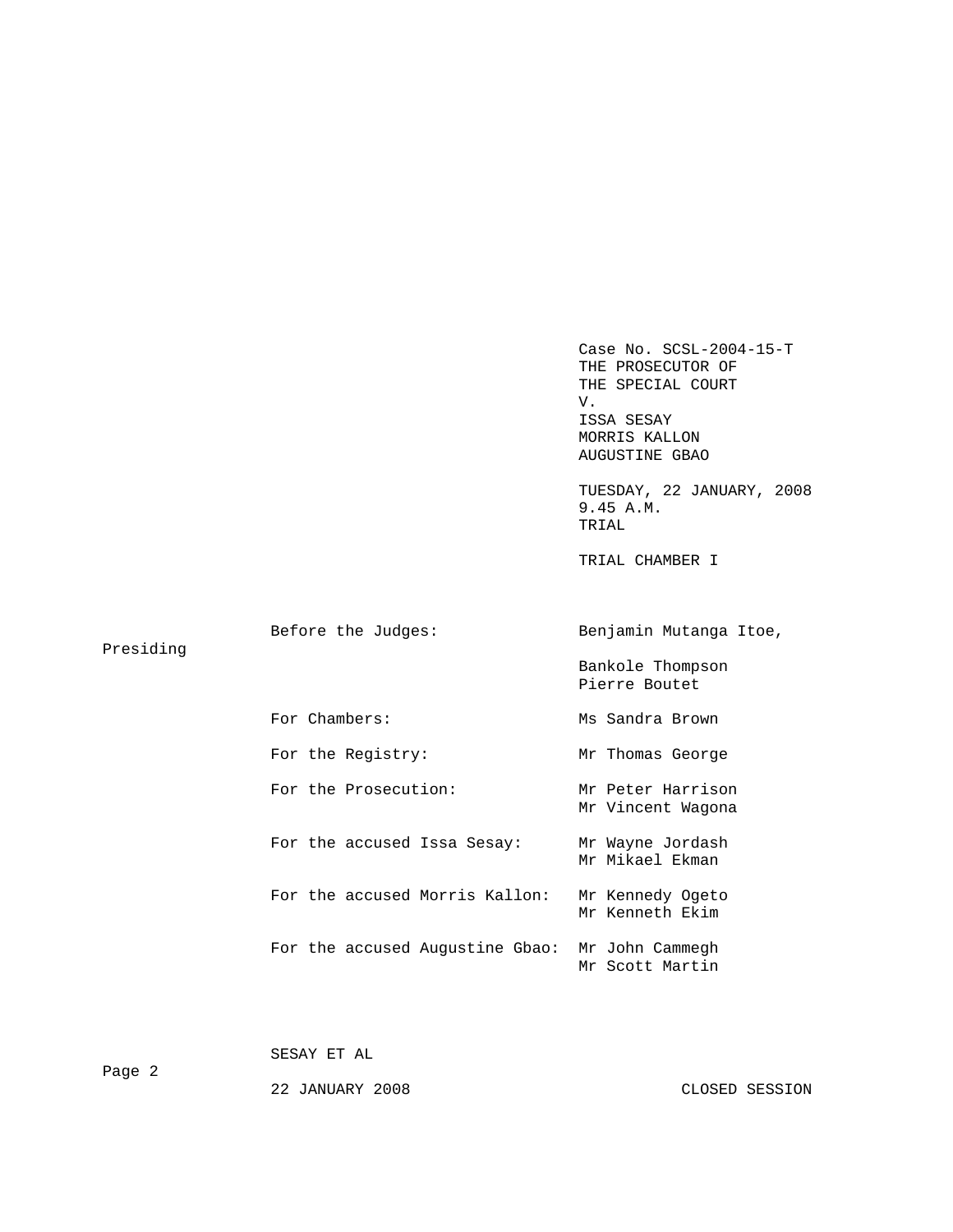1 [RUF22JAN08A - MD] 2 Tuesday, 22 January 2008 3 [Closed session] 4 [The accused present] 5 [Upon commencing at 9.45 a.m.] 6 [The witness entered Court] 7 [At this point in the proceedings, a portion of the 8 transcript, pages 2 to 65, was extracted and sealed under 9 separate cover, as the proceeding was heard in a closed session] 09:50:39 10 11 12 13 14 15 16 17 18 19 20 21 22 23 24 25 26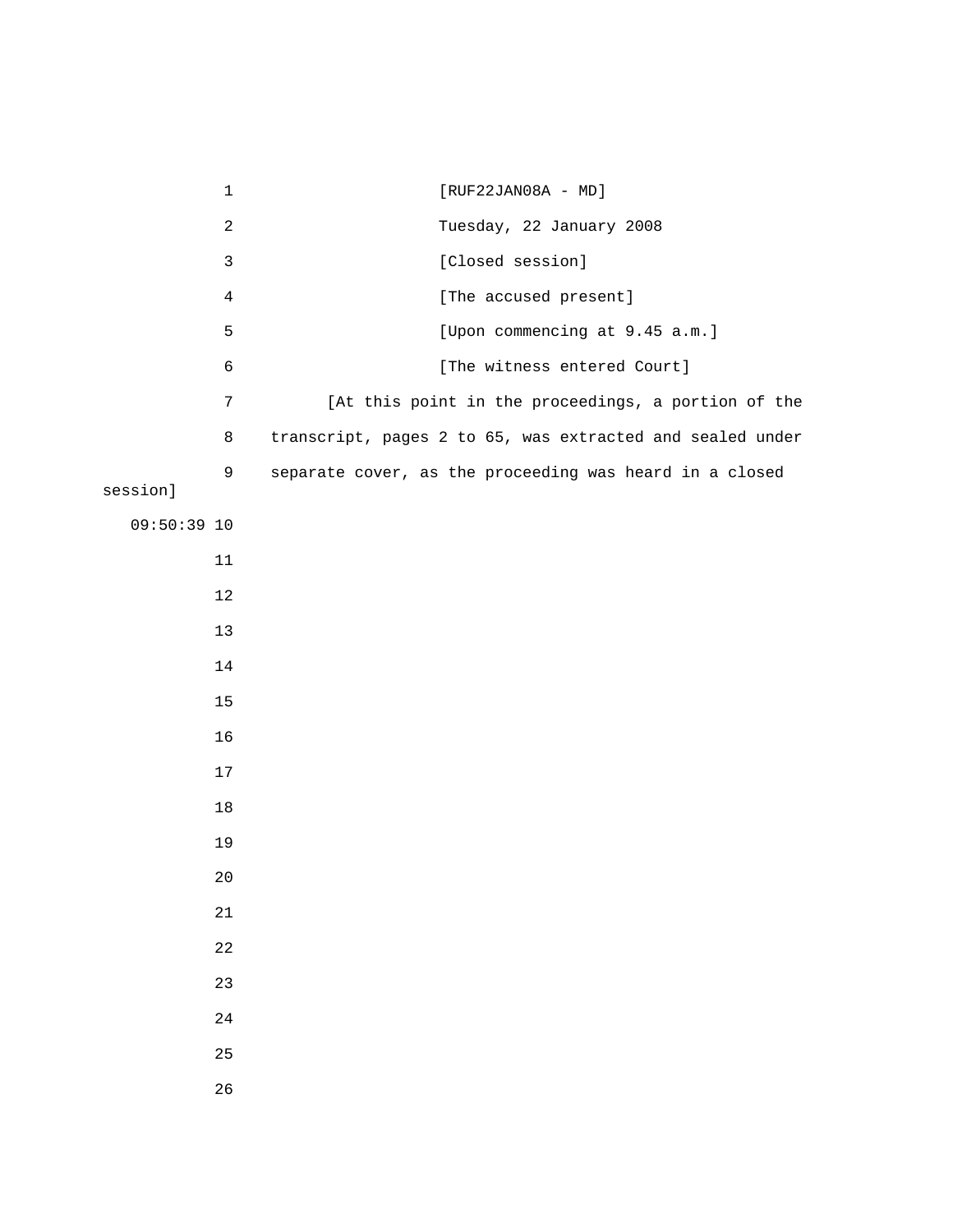27 28

29

### SCSL - TRIAL CHAMBER I

|         | SESAY ET AL     |              |
|---------|-----------------|--------------|
| Page 66 |                 |              |
|         | 22 JANUARY 2008 | OPEN SESSION |

1 [Open session] 2 MR GEORGE: We are in open session, now. 3 PRESIDING JUDGE: Thank you. We will now resume this 4 proceeding in a public session. This is the ruling of the 12:58:26 5 Chamber, in respect of the closed session application made by 6 learned counsel for the first accused, Mr Jordash. 7 Consistent with the general requirement that criminal 8 proceedings are to be conducted in public, as enjoined by Rule 78 9 of the Rules of Procedure and Evidence of this Court, and taking 12:58:49 10 into consideration Article 17(2) of the Statute of the Court but 11 exceptionally as authorised by Rule 79(A)(ii) of the said Rules 12 and the need to protect witnesses, as provided for in Rule 75, 13 this Chamber, on the application of learned counsel, Mr Jordash,

14 for a certain portion that was to last 30 minutes of the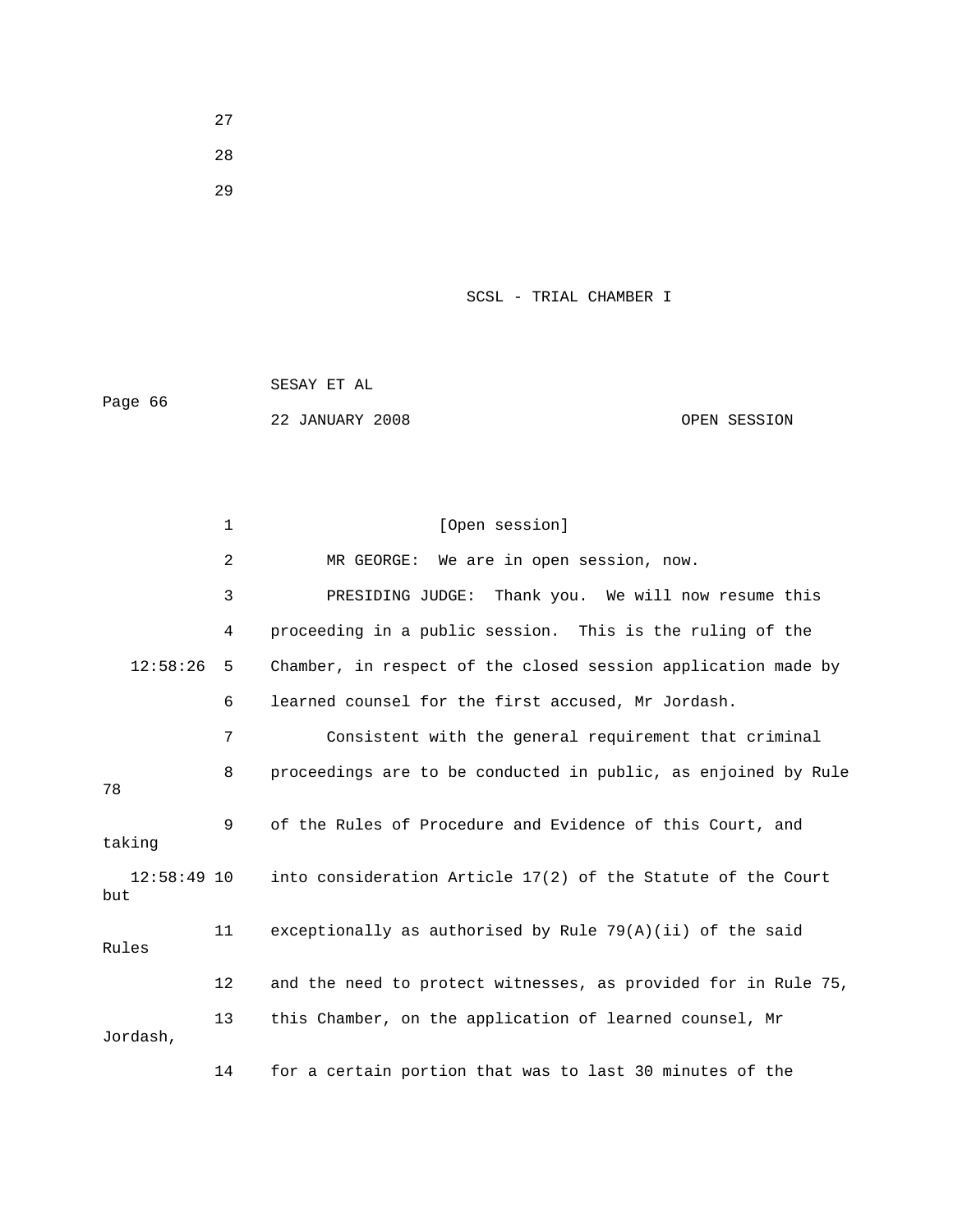12:59:23 15 testimony of DIS-174, to be held in closed session did, by way of 16 an exceptional procedure, grant the said application for reasons 17 advanced in support thereof. 18 The Chamber notes here that the examination-in-chief went 19 beyond the 30 minutes that it was supposed to last and, in fact, 12:59:53 20 covered the entirety of the examination-in-chief of this witness 21 by learned counsel for the Defence. 22 In cross-examination, learned counsel for the first 23 accused, for the second accused, did say that crossexamination 24 could be conducted in an open session. So did learned counsel 13:00:24 25 for the third accused. But the Prosecution did indicate that 26 there might be a necessity, in its cross-examination, and this is 27 what Mr Harrison said "for some of his cross-examination to be 28 conducted in a closed session." Out of the abundance of caution, 29 and to ensure that the identity of this witness is not at any

### SCSL - TRIAL CHAMBER I

|         | SESAY ET AL     |              |  |
|---------|-----------------|--------------|--|
| Page 67 | 22 JANUARY 2008 | OPEN SESSION |  |
|         |                 |              |  |

1 time revealed, which was the basis on which the ruling was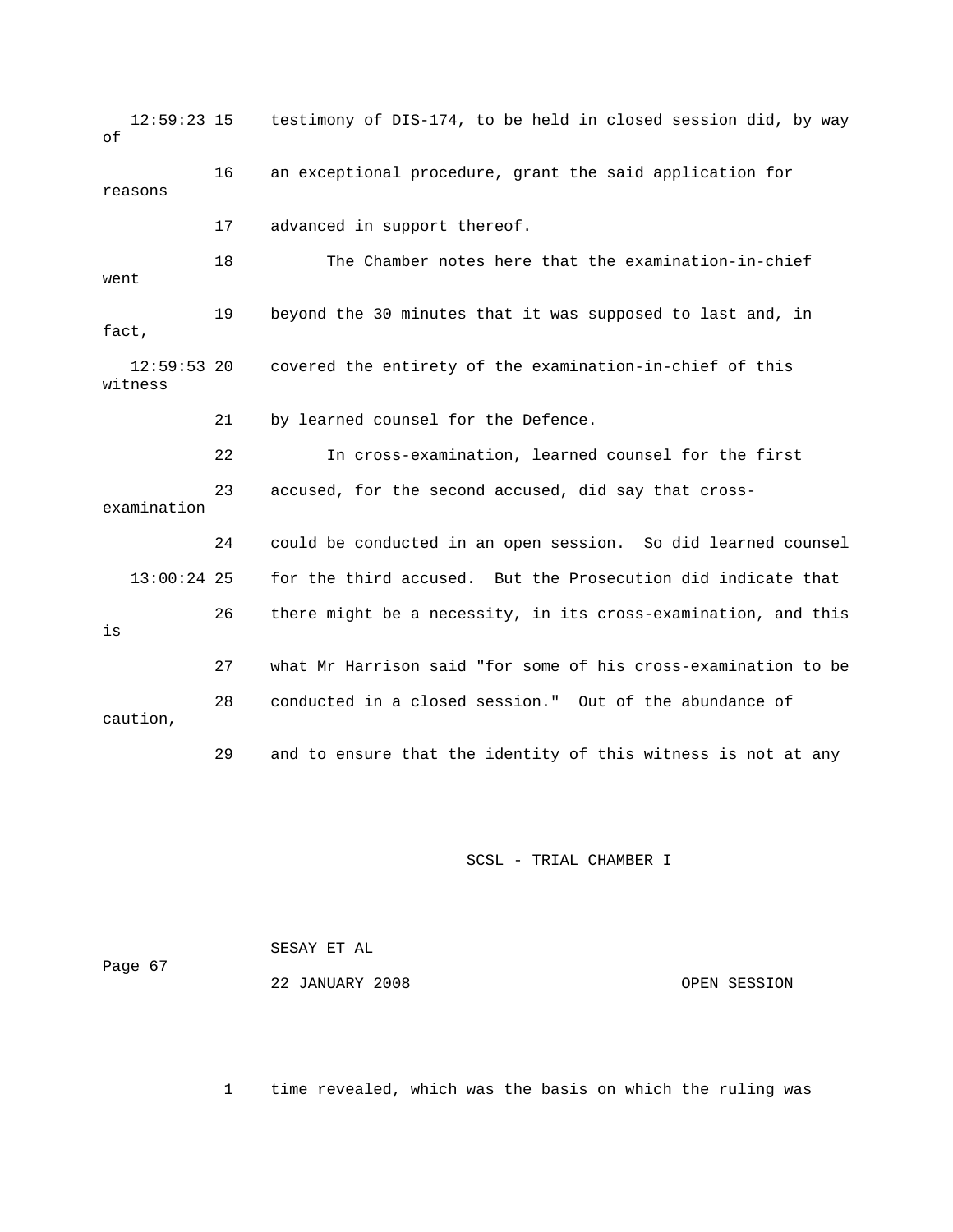2 predicated, the Chamber did decide that the entire 3 cross-examination be conducted in a closed session. 4 Having come to the end of the testimony in 13:01:15 5 cross-examination, we would now release this witness and, 6 [REDACTED] -- 7 THE WITNESS: Yes. 8 PRESIDING JUDGE: You may now leave the Court premises and 9 we wish you a safe journey to your destination. Yes, 13:01:34 10 Mr Harrison, did you -- 11 THE WITNESS: Thank you very much. 12 MR HARRISON: I am not sure, I think a name may have been 13 uttered in open session there and the Prosecution would 14 suggest -- 13:01:44 15 PRESIDING JUDGE: I am sorry, it should be redacted. I am 16 sorry. I just wanted to be courteous to him. I have been 17 calling him by his name anyway. I am sorry about this. Let his 18 name be redacted, please. Thank you. 19 So, Mr Witness, without a name, now, you may leave the 13:02:06 20 Courtroom, for your destination. 21 [The witness withdrew] 22 PRESIDING JUDGE: You will be assisted out of the Court. 23 THE WITNESS: Good. Does it concern the witness? No? Can 24 you just wait for him to be taken out, please. 13:03:25 25 Yes, Mr Harrison. 26 MR HARRISON: If I could just indicate that the next 27 witness is to be TF1-164.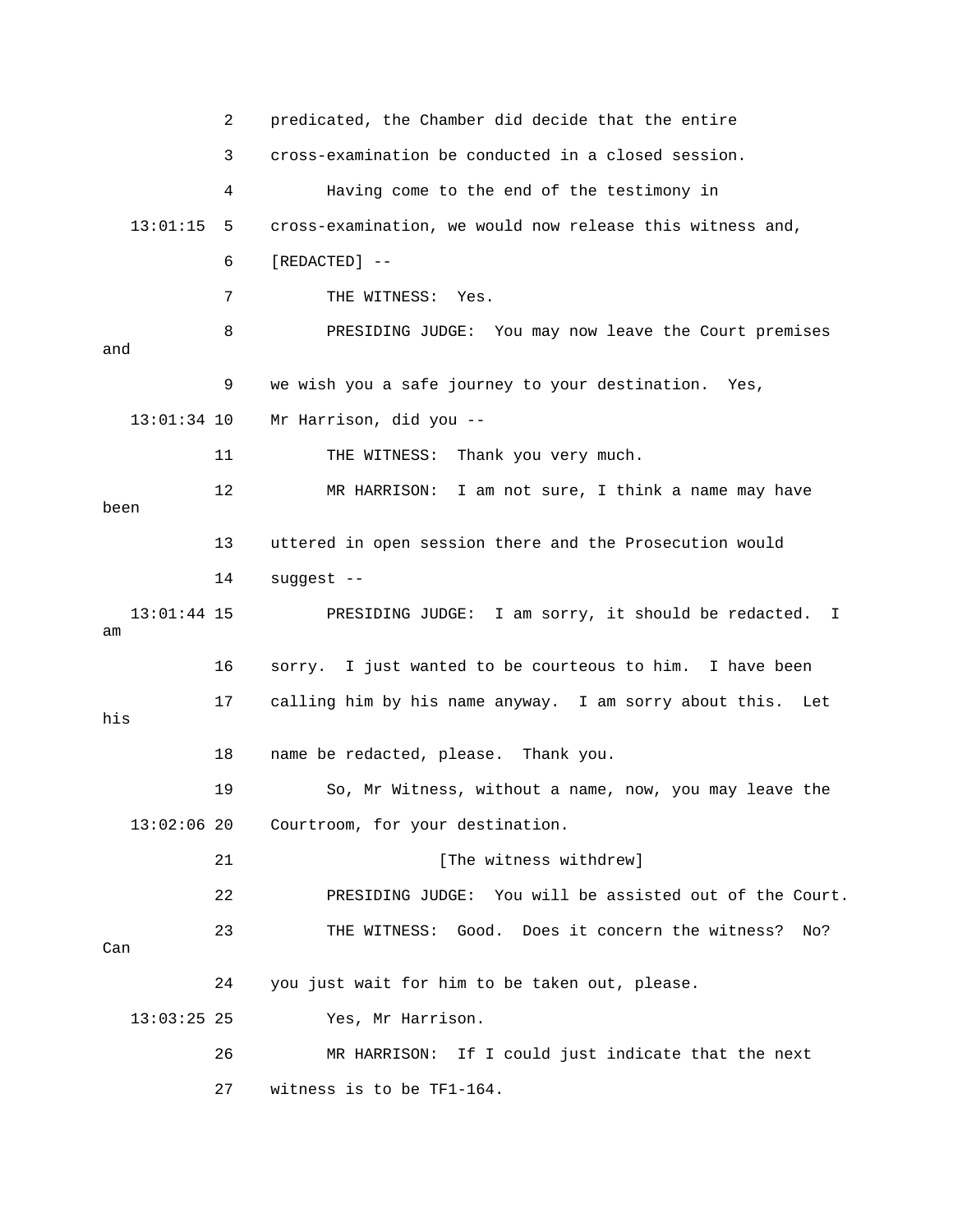28 JUDGE BOUTET: Not TF1 --

29 MR HARRISON: Sorry, DIS-164. The first words I want to

SCSL - TRIAL CHAMBER I

 SESAY ET AL Page 68 22 JANUARY 2008 OPEN SESSION

 1 utter is the Prosecution has no problem with the witness being 2 called next, but the second thing I have to -- that the 3 Prosecution wants to say is that this person was on the backup 4 list, up until 16 January, and the order that was given by the 13:04:00 5 Court, on 28 March, was that notice has to be given to the 6 Prosecution and the other Defence teams of the order of the next 7 15 witnesses and that has to happen at least 14 days prior to the 8 testimony. 9 Had we been in the situation of having the 13:04:21 10 cross-examination today I think Mr Fynn probably would have asked 11 that it be adjourned. As it's not likely to happen until 12 Thursday, we see no problem, but we are raising it now so that 13 the Court is aware that this may be a problem for the Prosecution 14 would address in the future. 13:04:38 15 PRESIDING JUDGE: We are asking, we have taken note of what 16 you've said and I think we are asking the -- we are asking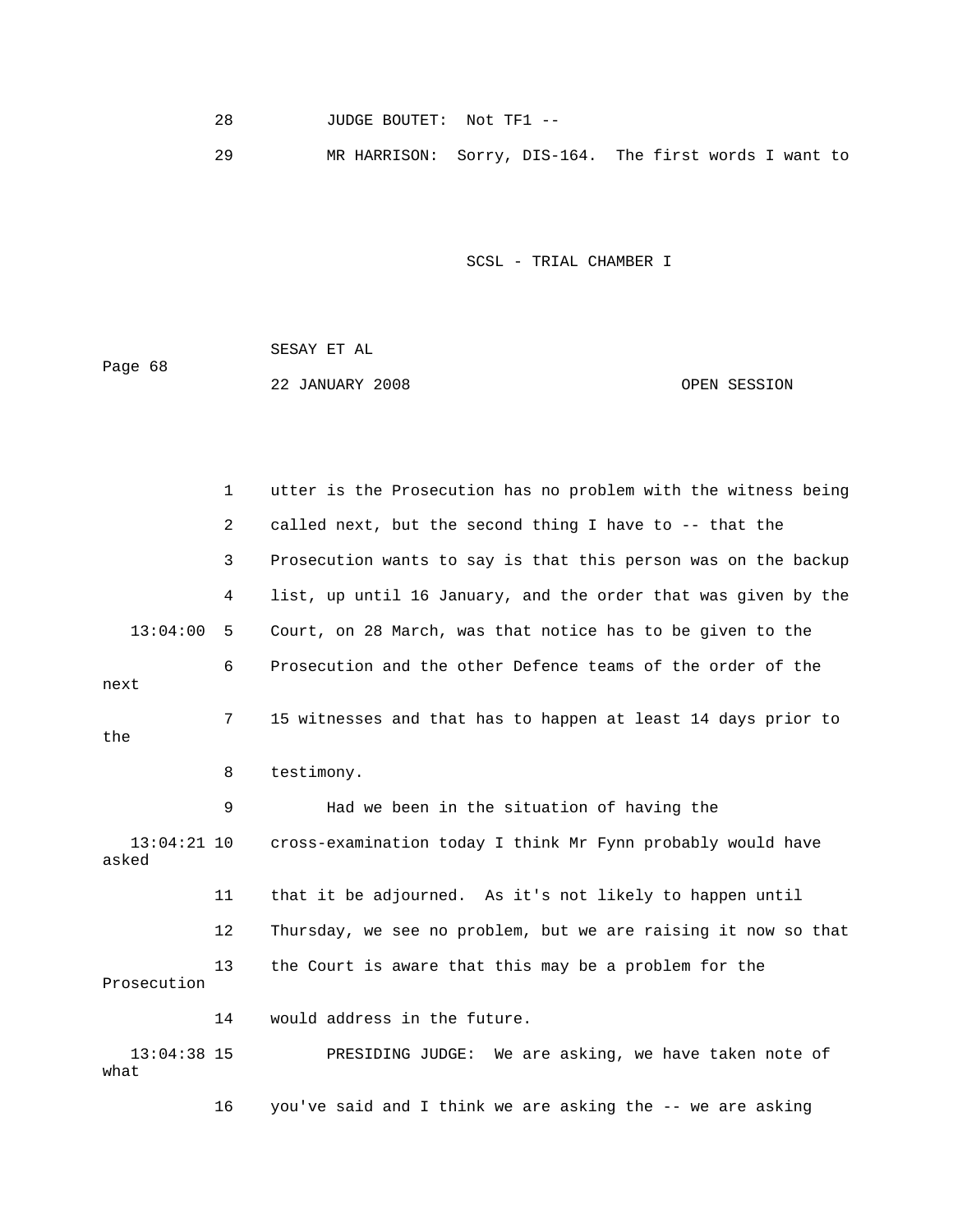|    |               | 17 | learned counsel, not only for the first accused but for the   |
|----|---------------|----|---------------------------------------------------------------|
|    |               | 18 | Defence teams, to ensure that there is conformity with this   |
| qo |               | 19 | protocol in the calling of witnesses because, I don't need to |
|    | $13:05:05$ 20 |    | back to emphasising the necessity for enough notice to be     |
|    |               | 21 | provided as to the order in which these witnesses should be   |
|    |               | 22 | called for the purposes of a proper preparation for           |
|    |               | 23 | cross-examination by all parties who are involved.            |
| be |               | 24 | So, there we are. Is there any other matter that would        |
|    | $13:05:29$ 25 |    | raised for now?                                               |
|    |               | 26 | Well, learned counsel, we will rise for lunch and resume      |
|    |               | 27 | the session at 2.30.                                          |
|    |               | 28 | The Chamber rises, please.                                    |
|    |               | 29 | [Luncheon recess taken at 1.00 p.m.]                          |
|    |               |    |                                                               |

| Page 69  |   | SESAY ET AL                                                  |
|----------|---|--------------------------------------------------------------|
|          |   | 22 JANUARY 2008<br>OPEN SESSION                              |
|          |   |                                                              |
|          |   |                                                              |
|          | 1 | $[RUF22JAN08A - MD]$                                         |
|          | 2 | [Upon resuming at 2.40 p.m.]                                 |
| will     | 3 | PRESIDING JUDGE: Good afternoon, learned counsel.<br>We      |
|          | 4 | resume the session. Yes. This is, Mr Jordash, this is DIS -- |
| 14:56:52 | 5 | MR JORDASH:<br>164.                                          |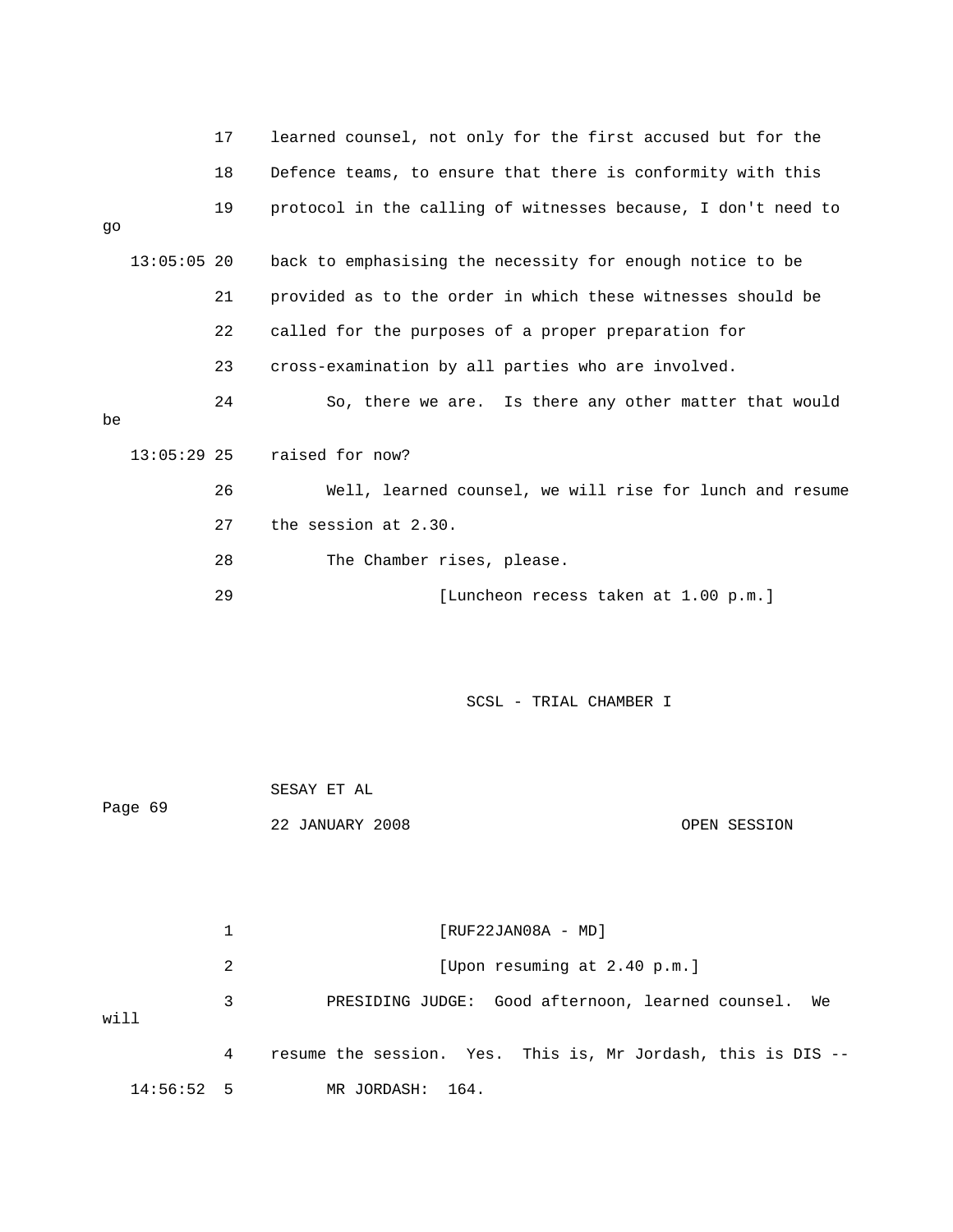6 PRESIDING JUDGE: It's the 24th witness. 7 MR JORDASH: 24th. 8 PRESIDING JUDGE: 24th. 9 MR JORDASH: 24th. 14:56:58 10 PRESIDING JUDGE: We are getting there, to that number. 11 MR JORDASH: It feels -- I'm getting a little excited, 12 actually. 13 PRESIDING JUDGE: You should get to the number. 14 JUDGE BOUTET: Because we are at 164, is what you mean? 14:57:18 15 MR JORDASH: It feels as though we may be going over the 16 hill. Or maybe it's just me being -- 17 PRESIDING JUDGE: I wouldn't allow Mr Jordash to take us to 18 164. 19 MR JORDASH: Neither would I, neither would my team either. 14:57:32 20 JUDGE BOUTET: I thought we'd jumped over a few, a few 21 hundred numbers. 22 MR JORDASH: We have and we will, if I have my way, and I 23 will have my way. The witness will be testifying in Mende. 24 PRESIDING JUDGE: In Mende. 14:58:06 25 THE INTERPRETER: My Honours, the interpreters will like to 26 say something before the witness could testify. 27 MR JORDASH: I think I know what they are going to say. 28 The witness will testify in Krio, actually. 29 THE INTERPRETER: Okay. That's all right.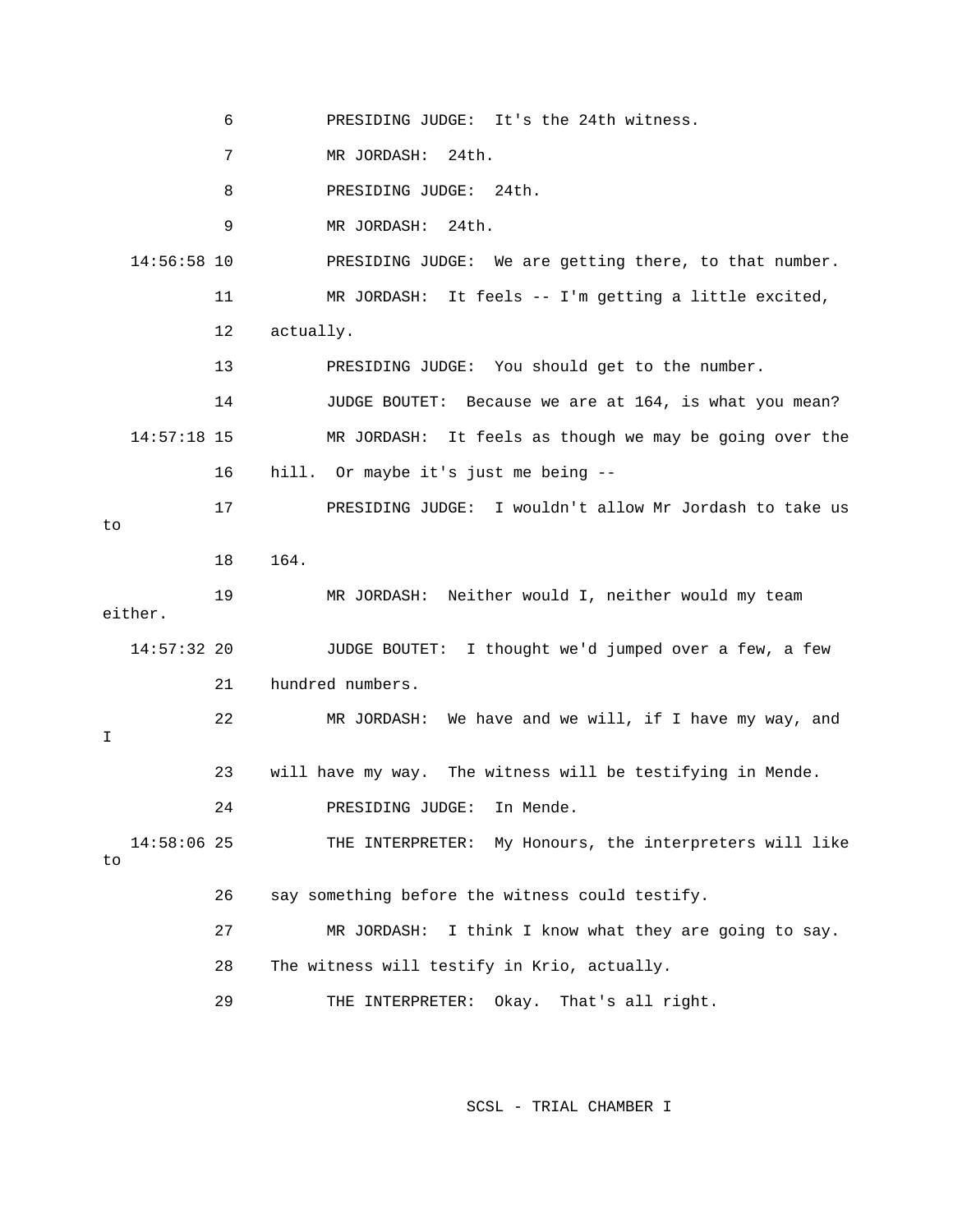## SESAY ET AL Page 70

22 JANUARY 2008 OPEN SESSION

 1 MR JORDASH: My fault, sorry. 2 WITNESS: DIS-164 [Sworn] 3 [The witness answered through interpreter] 4 MR JORDASH: I am afraid to say I have to apply for the 14:58:57 5 whole of the evidence to be in a closed session. 6 PRESIDING JUDGE: Yes. Mr George, can you move us to 7 closed session, please, for Mr Jordash to make his application. 8 [At this point in the proceedings, a portion of the 9 transcript, pages 71 to 112, was extracted and sealed under 10 separate cover, as the proceeding was heard in a closed session] 11 12 13 14 15 16 17 18 19 20 21 22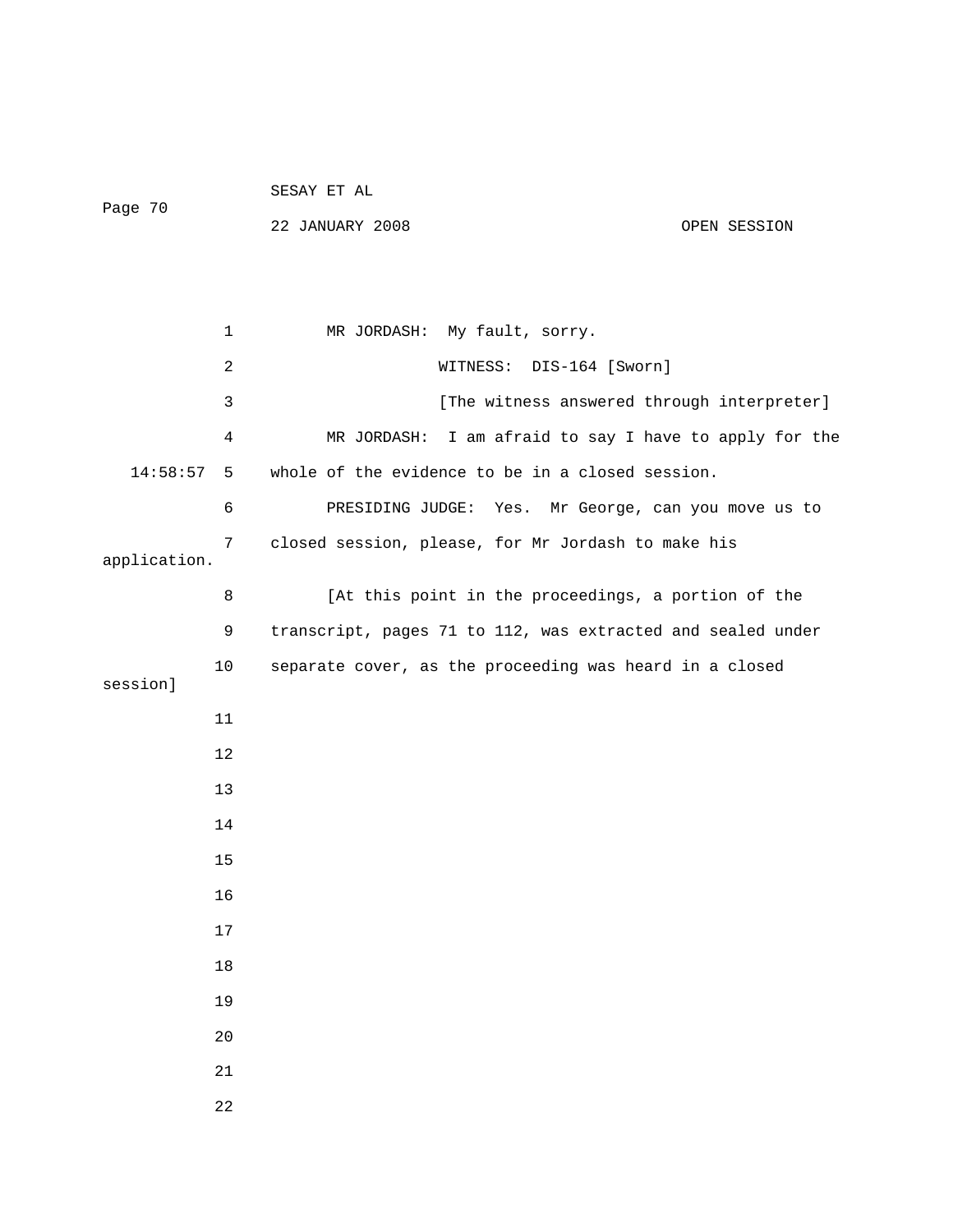|          | SESAY ET AL     |              |
|----------|-----------------|--------------|
| Page 113 |                 |              |
|          | 22 JANUARY 2008 | OPEN SESSION |

| p.m.      | $\mathbf{1}$   | [Whereupon the hearing adjourned at 4.50   |
|-----------|----------------|--------------------------------------------|
|           | $\overline{a}$ | to be reconvened on Thursday, the 24th day |
| $\circ f$ |                |                                            |
|           | $\mathbf{3}$   | January 2008 at 9.30 a.m.]                 |
|           | $\overline{4}$ |                                            |
|           | 5              |                                            |
|           | $\epsilon$     |                                            |
|           | $\sqrt{ }$     |                                            |
|           | $\,8\,$        |                                            |
|           | $\mathsf 9$    |                                            |
|           | $10$           |                                            |
|           | $11\,$         |                                            |
|           | $12\,$         |                                            |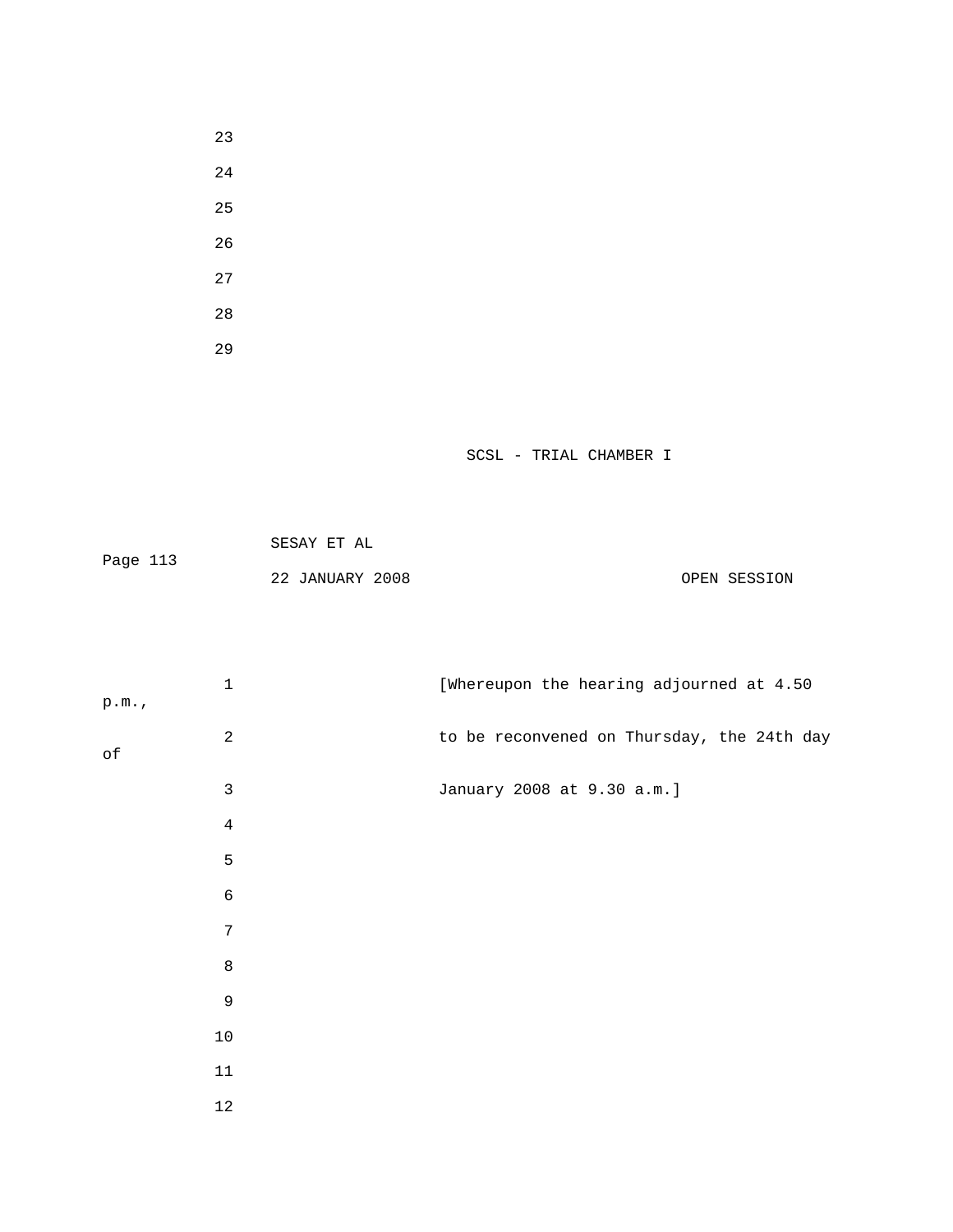- 
- 
- 
- 
- 
- 
- 
- 
- 
- 
- 
- 
- 
- 
- 
- 
- 
- 
-